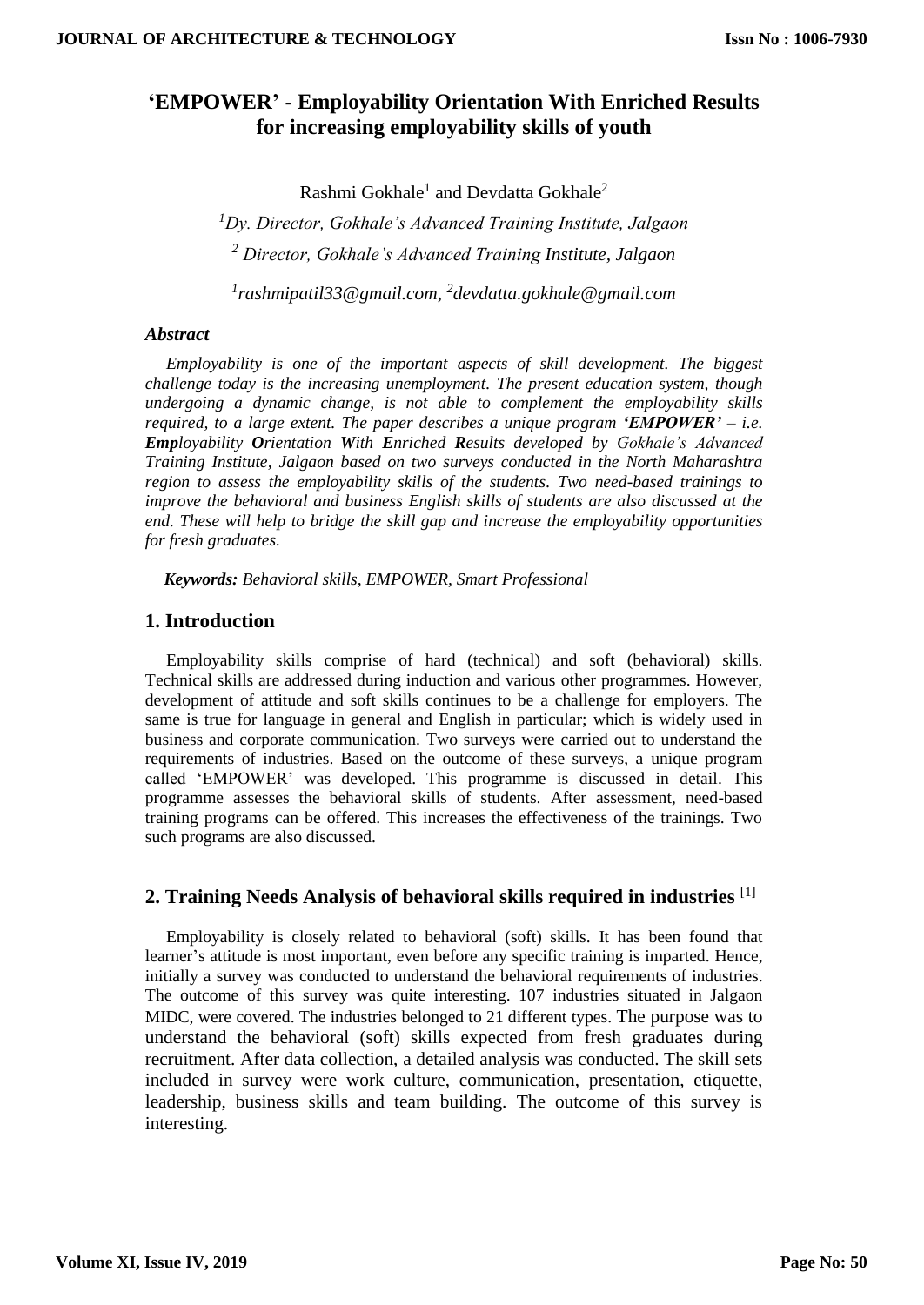

The top ten soft skills identified by the industries are reflected in the graph below, in descending order:

**Figure 1. Top ten soft skills expected during recruitment**

As is clear from the above graph, values, attitude and behavior is the most preferred skill set, with 95% ranking, while telephone etiquette is the least important with 68% weightage. In addition to this, it is important to note that, the skills that need to be focussed on priority at workplace include manners and etiquette, willingness to learn, reading, creativity and teamwork.



**Figure 2. Skills that need to be focussed on priority at workplace**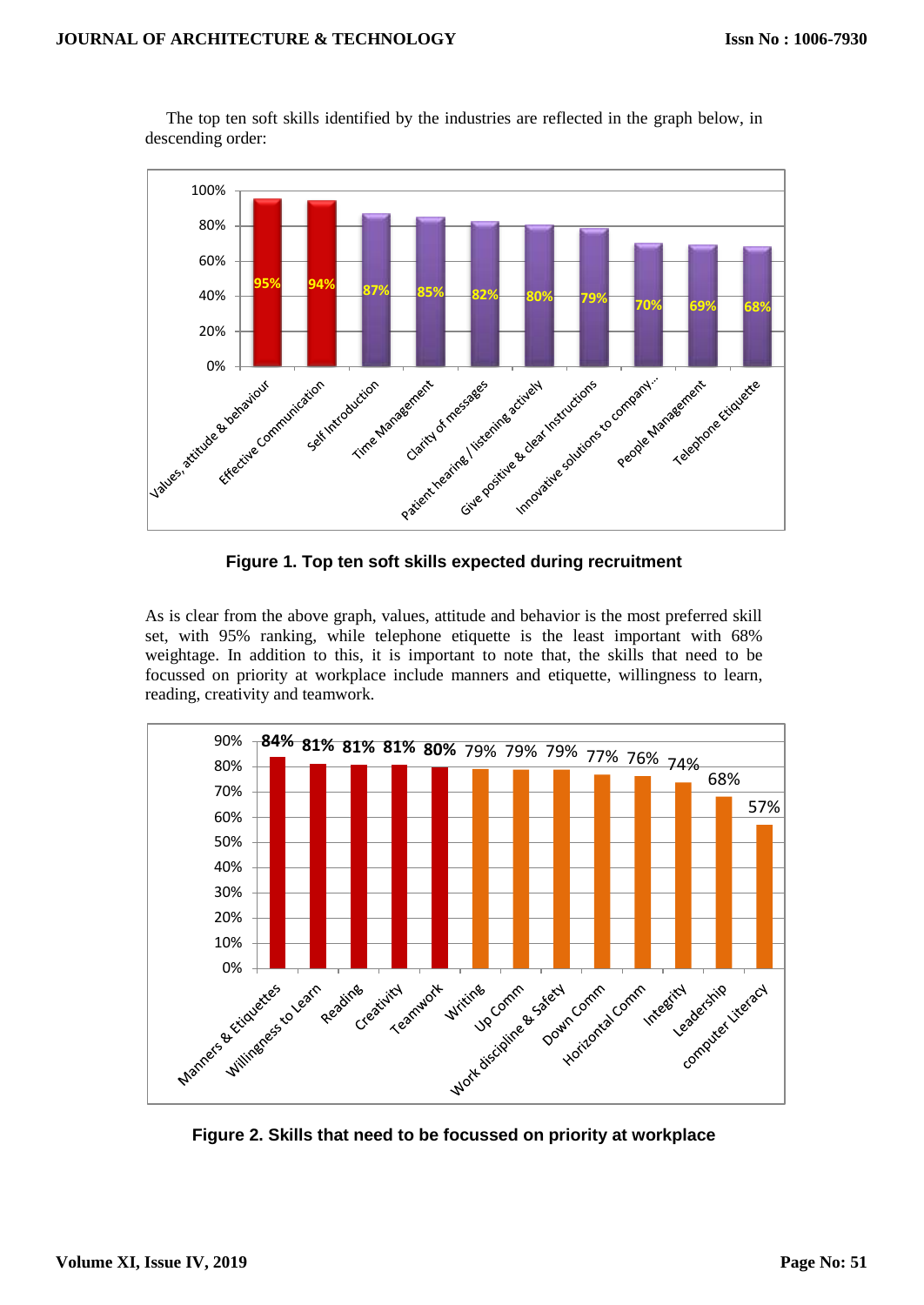## **3. English for Specific Purposes (ESP) survey** [2]

Second survey was conducted to understand the business English communication (BEC) skills expected from fresh graduates during recruitment. This survey was carried out in three different target groups: students, teachers and industries.

The focus areas are as under:

- Ability to listen to and understand English
- Use of correct tenses
- Writing correct English in applications and emails
- Writing effectively in English

## **4. 'EMPOWER' – Employability Orientation With Enriched Results**

Based on the outcome of the surveys and discussion with HR representatives, a unique program was developed and launched in 2018. **The basic objective of this programme is to assess the behavioral skills of students on a 5-point scale**. Afterwards, need-based trainings can be delivered. This increases the effectiveness of the trainings. The assessment parameters are selected in such a way that they reflect various personality traits of an individual. These include communication skills, presentation skills, time management, confidence and body language. The features of this program are:

- Strengths & weaknesses of individuals can be identified.
- Detailed behavioural analysis report is prepared.
- Career choice of students may be judged from this assessment
- The assessment can be a foundation for SWOT analysis.

## **5. Need-based trainings**

Two modules were identified, basis on the experience of 'EMPOWER' program. Some of the important points in the survey were also included in these modules. These modules are discussed hereafter.

#### **5.1 Smart Professional Module**

This module is designed considering the behavioral requirements of industries. **This module comprises 4 levels, each of 25 hours.**

- Level 1: Communication & presentation skills
- Level 2: Employability and aptitude skills
- Level 3: Work culture and etiquette
- Level 4: Business English, team work, leadership and time management

More emphasis is on the specially designed **follow-up sessions,** which are expected to be conducted after completion of every level. This module is suitable for diploma, undergraduate and postgraduate students.

#### **5.2 English for Engineers (EFE)**

This module covers the important business English communication (BEC) skills rated by students, teachers and industries. Since, engineering is one of the most preferred fields, a special module 'English for Engineers' is developed by English Language Teaching Institute of Symbiosis, Pune. GATI is assigned the task to execute this module in North Maharashtra region. The module has 10 power packed workshops to shape career and increase employability of graduate engineers.